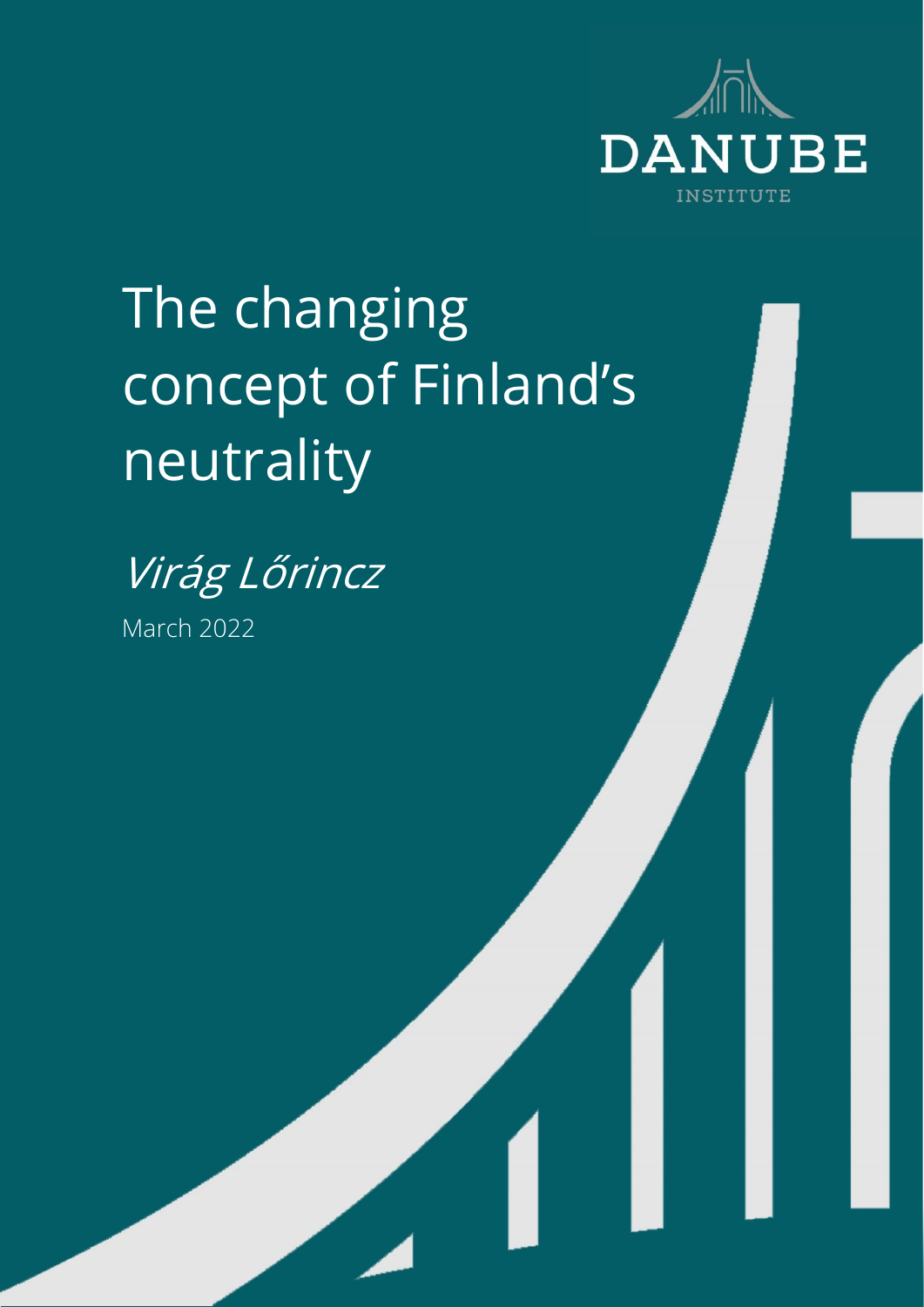# The Changing Concept of Finland's Neutrality

Virág Lőrincz

Abstract: Finland has been influenced by several great powers throughout its history. After independence in 1917, its foreign and security policy was determined by its relationship with Russia. The policy of neutrality emerged during the Cold War as a manoeuvring technique in the balancing act between East and West. After the Cold War, neutrality evolved into a military non-alignment policy. Its manifestation is that the country is in close cooperation with NATO, yet it is not a member. However, the question of accession has been raised several times recently.

Keywords: Finland, neutrality, NATO, military non-alignment, Finlandization

During the Cold War, Finland adopted a neutrality policy as the best option to pursue its foreign and security affairs. Thus, it was rather a necessity than an identity. Helsinki was determined to pursue a friendly policy towards Russia and approach the West without provoking its eastern neighbour. After its EU accession, the policy of neutrality could not be continued in the same way. However, the persistence of opting out of military alliances is returning into focus. Indeed, an increasing part of the population would support Finland's accession to NATO.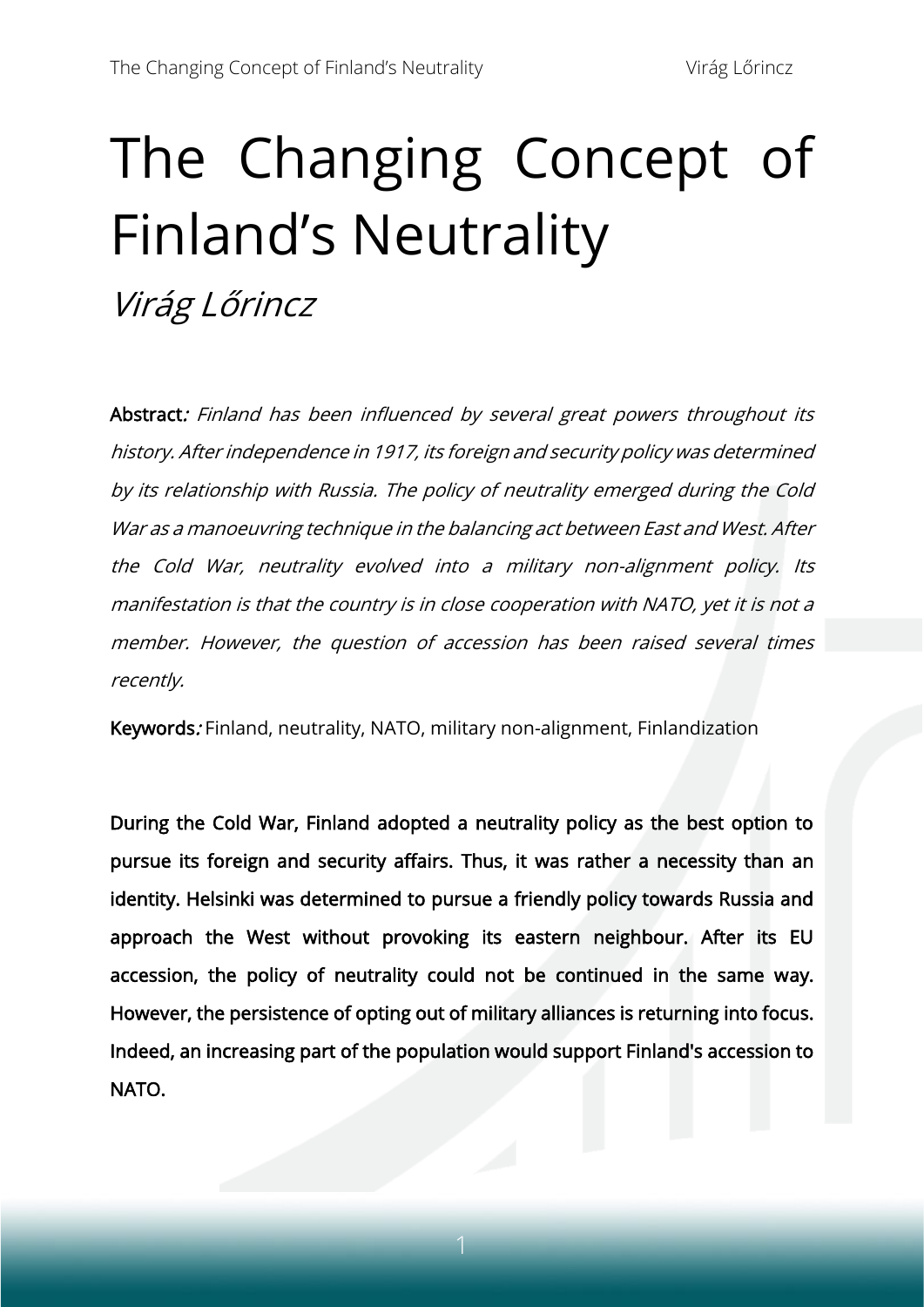## **The path to Finland's neutrality**

Historically, Finland's position in the international world order can be divided into three main eras: Swedish reign before 1809, the Russian period until 1917, and independent Finland since 1917. The Finnish tribes living without central power may have come under Swedish rule in the mid-12<sup>th</sup> century. Partly because of Swedish ambitions and partly because of the Russian Empire's great power policy eastern Finland and the Finnish coastline often became the scene of Swedish-Russian skirmishes and the target of Russian attacks. In 1808-1809, taking advantage of the 1807 Treaty of Tilsit with Napoleon, Russian Tsar Alexander I. conquered Finland, and the country became an independent Grand Duchy within the Russian Empire. It was given extensive autonomy, leading to the development of a Finnish nationalism during the 19<sup>th</sup> century.<sup>1</sup>

Intentions of Finland's "Russification" were strengthened from the late 1800s, including the presence of Russian troops, equalising the rights of Russian and Finnish citizens, and arresting nationalist leaders. Finally, Finland declared its independence in 1917, taking advantage of the weakness of Russia because of the losses during the First World War and the 1917 Russian Revolution. The independence fighters enjoyed the support of the Bolsheviks in Russia, who used Finland's case against the Provisional Government. Lenin's Bolshevik government was the first in the international community to recognise Finland's independence in 1917. 2

#### **In the shadow of great powers' interests**

During the first half of the 20<sup>th</sup> century, Finland lived in the shadow of Russian and German interests. In the First World War, Finland, being a Russian Grand Duchy, stayed away from the frontline and did not participate directly in the war. Because of its proximity to Petrograd, it could theoretically have been the target of German attacks, so it was put on a defensive status, and Russian troops were stationed there. In 1917 a civil war broke out to fill the power vacuum after Finnish independence was declared. The interests of the great powers were already shown: the opposing sides were supported by the Bolshevik Russian revolutionaries and Germany.<sup>3</sup>

2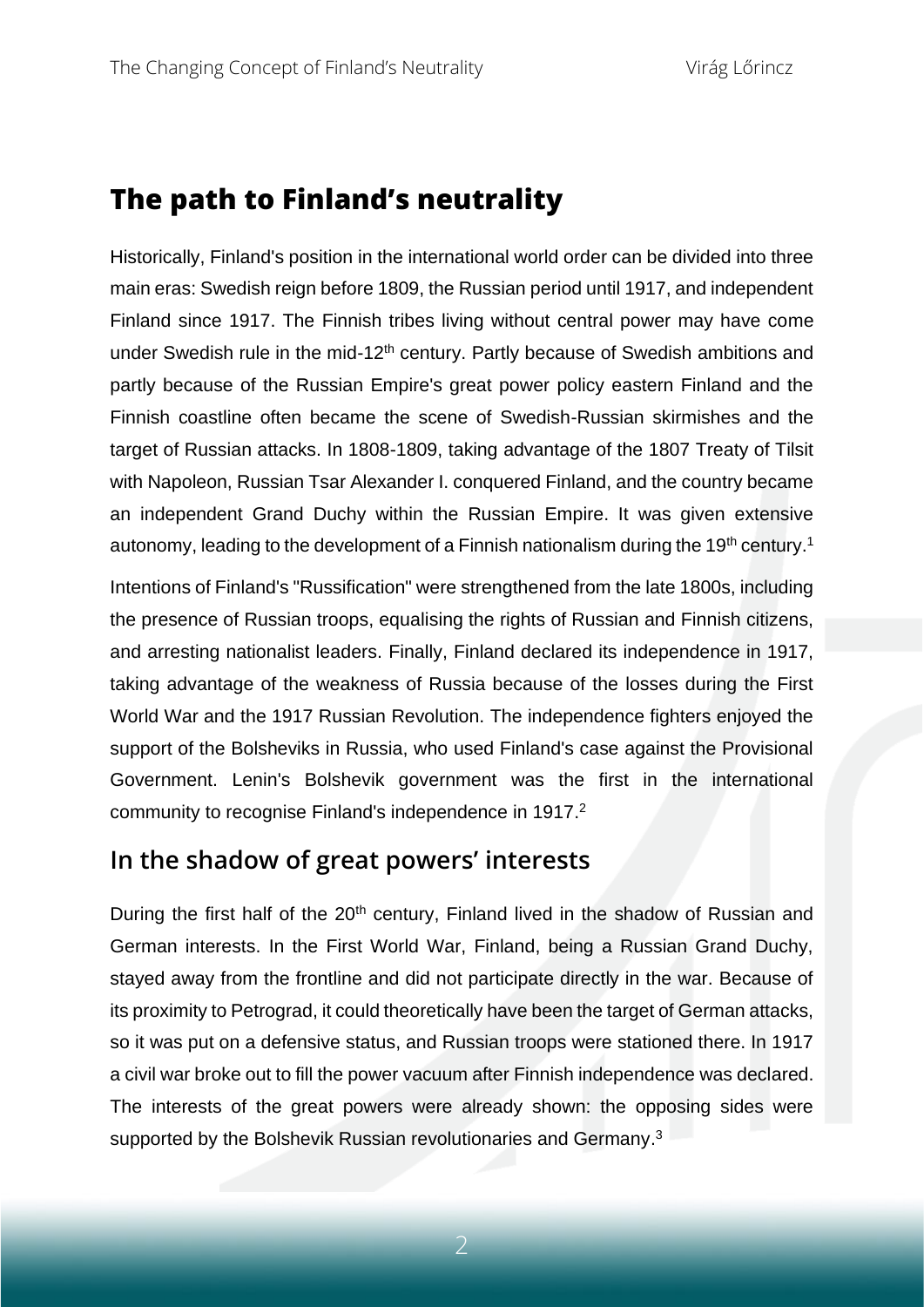During the inter-war period, Finnish foreign politicy was characterised by suspicion and hostility towards the Soviet Union. Although it declared itself neutral, it sought defence cooperation with the Baltic countries; thus, its foreign policy could not satisfy the Soviet security concerns. The Finnish–Soviet Non-aggression Pact was signed in 1932. However, it failed to dispel Finland's fears of Soviet expansionism, which, as it later turned out, was not unjustified. Eventually, Finland could not avoid getting involved in the Second World War.

#### **The aftermath of the Second World War**

As a result of the German–Soviet Non-aggression Pact (Molotov – Ribbentrop Pact) in 1939, Finland fell within the Soviet sphere of influence. Besides the annexation of the Baltic states, there was a Soviet demand to acquire certain areas of Finland to extend the protection of Leningrad from a potential German invasion. The rejection of Soviet territorial claims by Finland led to the outbreak of the "Winter War" in 1939. Although the war resulted in Finnish territorial and financial losses and Finland's entry into the Second World War in 1941, the Soviet Red Army also suffered heavy losses. Despite being defeated and forced to accept the Soviet terms, Finland could keep its independence during the war. Ending the Second World War with even greater territorial losses for the benefit of the Soviet Union, Soviet - Finnish relations were to be normalised within the framework of the Treaty of Friendship, Cooperation and Mutual Assistance in 1948.<sup>4</sup>

The Treaty of Friendship declared that Finland is committed to staying out of international conflicts between the great powers, and it seeks to maintain peace in line with the UN's principles. Moreover, it limited the opportunity of Finnish defence cooperation with third parties. Finland was committed to activate joint military consultations with the Soviet Union, if needed, and the treaty ruled out military alignment with Western countries. It has therefore not joined NATO or the Warsaw Pact. Emphasising the commitment to the Friendship Treaty, Finland chose not to participate in the Marshall Plan after the Second World War. 5

Although signing the Treaty might seem to have made neutral status impossible for Finland, it was the necessary step to normalise the relationship with the Soviet Union and, thus, envisage the neutral foreign policy. But to achieve that, the country also needed political leaders with the right foreign policy direction.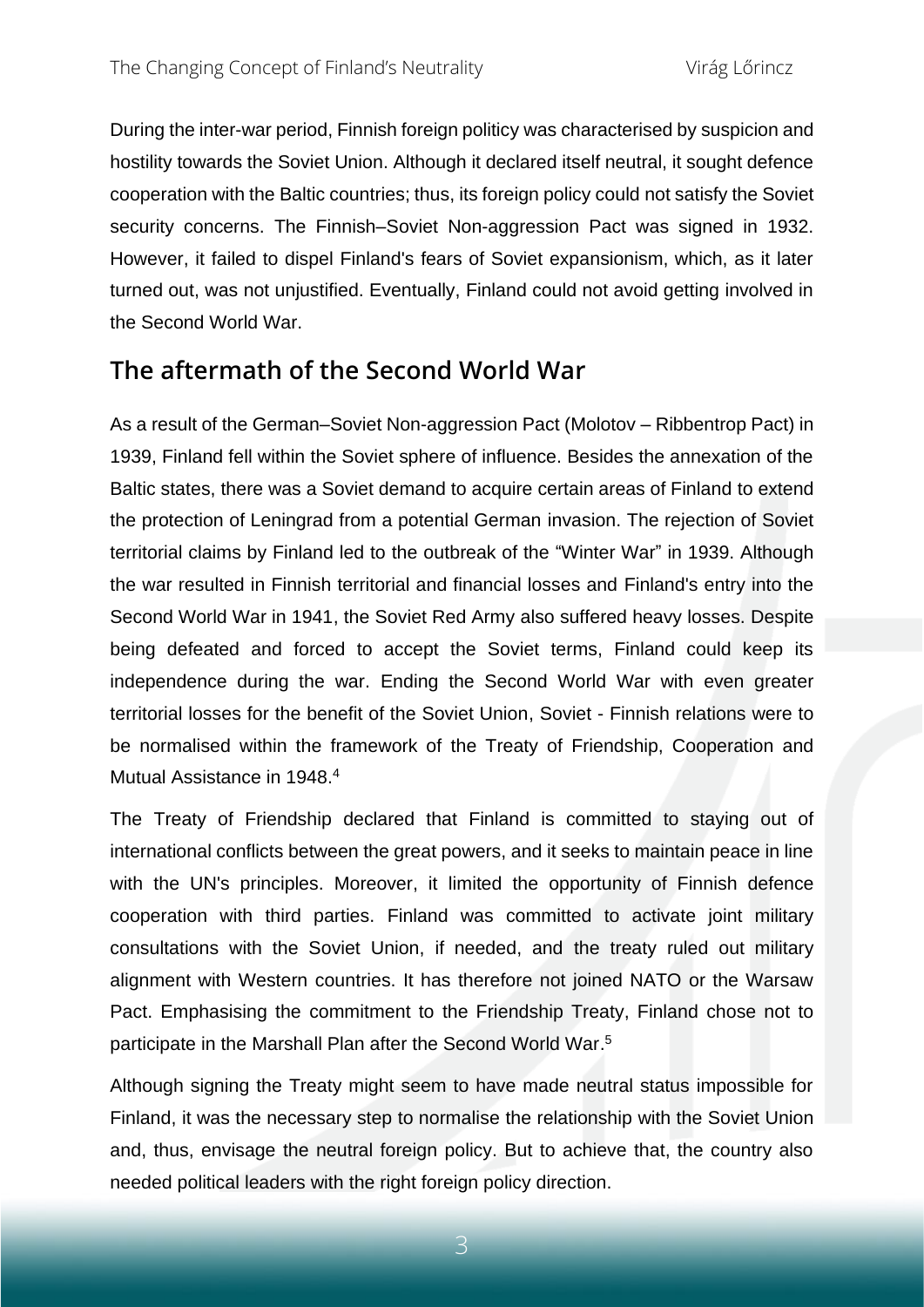#### **Finland's neutrality during the Cold War**

As the Treaty of Friendship, Cooperation, and Mutual Assistance imposed the cornerstone of the Finnish foreign policy, the country's neutrality during the Cold War era was strongly influenced by the "Paasikivi – Kekkonen line", named after two presidents of Finland, Juho Paasikivi and Urho Kekkonen.

Juho Paasikivi, president of Finland from 1946 to 1956, established nonprovocative and friendly politics towards the Soviet Union, which was based on the conviction that the Russian interest in Finland is based on security reasons, and its objectives in this regard can be achieved without occupation or other aggressive action. In exchange for the friendly, co-operative politics, Paasikivi expected the Soviet Union to accept Finland's independence and own foreign policy. The first real period of *détente* came after the death of Stalin, as the Soviet Union's foreign policy became less aggressive. It withdrew its military base from around Helsinki, and Finland could become member of the United Nations and the Nordic Council in 1955. By that, Finland's international isolation decreased and the autonomy from the Soviet Union increased.<sup>6</sup>

Kekkonen succeeded Paasikivi as president of Finland from 1956 to 1982, and further developed the policy of active neutrality. His aim was to create a bridge between the East and the West, and to achieve this, he strongly supported the idea of a neutral Nordic defence union. During the 1960s and 1970s Finland has indeed taken a more active foreign policy role and increased its autonomy. Helsinki hosted the Conference of Security and Cooperation in Europe (OSCE) in 1975, resulting in the Helsinki Final Act, and the country became member of the European Free Trade Association  $(EFTA).$ <sup>7</sup> Giving room to Soviet influence in Finnish domestic and foreign policies was part of Kekkonen's co-operative policy towards the Soviet Union . An example for the latter is the refrainment from publicly criticising the Russian military interventions in Hungary (1956), Czechoslovakia (1968) and Afghanistan (1979) by Finnish political leaders.

In summary, the Finnish intentions to pursue active neutral policy consisted of staying independent from Moscow but in exchange not to approach the West too much, so that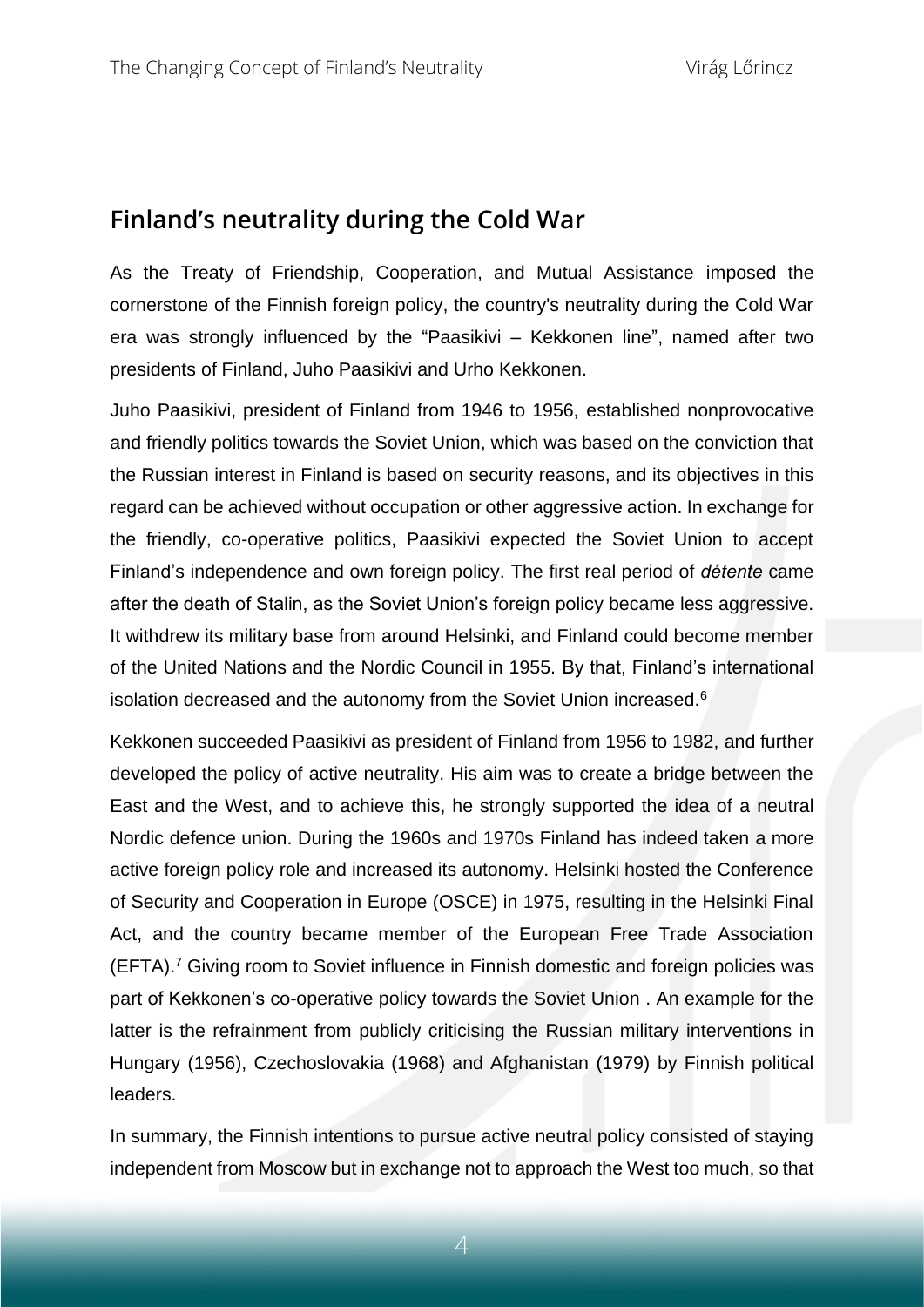it would insult Russian strategic interests. Although, the Soviet Union denied Finnish neutrality, the country could avoid the military engagement in practice. The neutral status of Finland was only acknowledged by Mikhail Gorbachev in 1989. However, by the post–Cold War times, neutrality was seen much more as an obstacle from getting engaged with the Western institutions.

# **Neutrality: rather a necessity than identity**

During the Cold War, neutrality appeared in the Finnish foreign policy as the best option to allow as much Western orientation as possible without hurting the Russian strategic interests. The fact, that it was not part of the Finnish identity is shown by the country's intentions to become a committed EU member, whereby neutrality happened to be rather a burden. Although to the 1990s - including Finnish accession to the EU in 1995 - were referred as the "golden era" regarding the Finnish Western identity, it was highly criticised from the aspect of neutrality.

The orientation and identity of Finland was further justified by the willingness to join more Western institutions. Paavo Lipponen, prime minister of Finland from 1995 to 2003, defined neutrality as a policy of the Cold War, which ended with those decades. However, among other neutral countries, Finland was perhaps the most precarious. Its foreign policy was never separated from the principles of the 1948 Treaty with the Soviet Union, which was later extended in 1955, 1973, and 1983. <sup>8</sup>

It is therefore clear, that the Finnish neutrality should not be interpreted under international law, but rather as a political statement of the country. It referred to the way it intended to pursue international relations, not to join military alliances, to conduct a relatively independent foreign policy, maintain friendly relations and avoid conflicts. By joining the UN, neutrality became more associated with active foreign policy, since instead of isolationism, it gave the opportunity to play a mediator role in international disputes.

From the 1950s, the concept of "Finlandization" was used to describe the undesirable Finnish model of neutrality. It implied that Finland agreed to limit its independence as a price to maintain stable relations with the Soviet Union. Although it avoided military invasion, it was in Moscow's grip. However, there is a fundamental difference from being an ally of the Soviet Union for example from Romania at that time, from the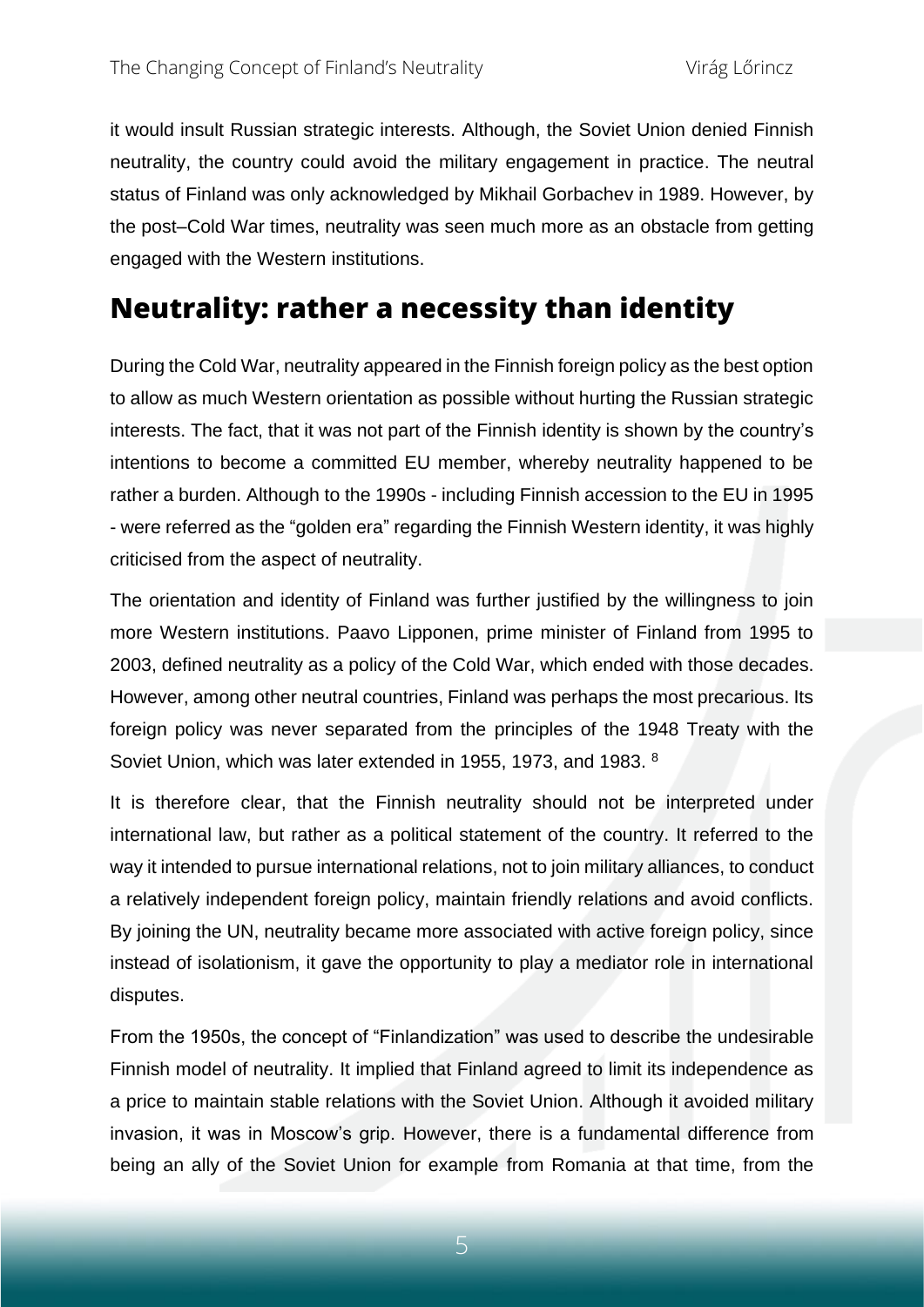ideological point of view: instead of adjusting to Stalinism, Finland remained a liberal democracy.<sup>9</sup>

### **Neutrality beyond the Cold War era**

As Finnish neutrality is described as a policy pursued during the Cold War, one might have expected that with the end of this era, the neutral policy of the country would also come to an end. Using the words of the British political scientist, David Arter, the Finnish neutrality "*had been a designer neutrality, designed to the particular requirements of Finland's post-war situation and tailored to the realities of the nation's Ostpolitik…"<sup>10</sup>* It is indeed true, that the collapse of the Soviet Union and the end of the Cold War changed the Finnish foreign and security policy, and resulted in the "narrowing down" of the concept of neutrality to the military dimension. It can be best illustrated by the country's attitude towards the NATO and the EU. Although it follows the European Security and Defence Policy and also cooperates with the NATO, it seems committed not to give up the policy of military non-alignment.

#### **Finland in the European Union**

A huge step towards the West was Finland's accession to the European Union in 1995. It was preceded by a referendum in the previous year, which resulted in 57% in favour of joining the EU. It was the sign that the country's Cold War era role as a buffer between the East and the West has come to an end.<sup>11</sup>

As for the economic integration, Finland joined lots of bi- and multilateral trade agreements since the 1950s, so it could separate its economic interests from the political sphere. Its relationship with the Soviet Union did not allow Finland to establish close relations with the European economic institutions. It became full member of the European Free Trade Agreement only in 1986, however, it was concerned of being left out from the even closer European economic relations in the framework of the European Economic Community. Since the Soviet Union was a significant trading partner of Finland, after its collapse, the small Nordic country had key interests in finding new markets in the West. After 1991 the 1947 Paris Peace Treaty and the 1948 Mutual Friendship Treaty with the former Soviet Union became obsolete and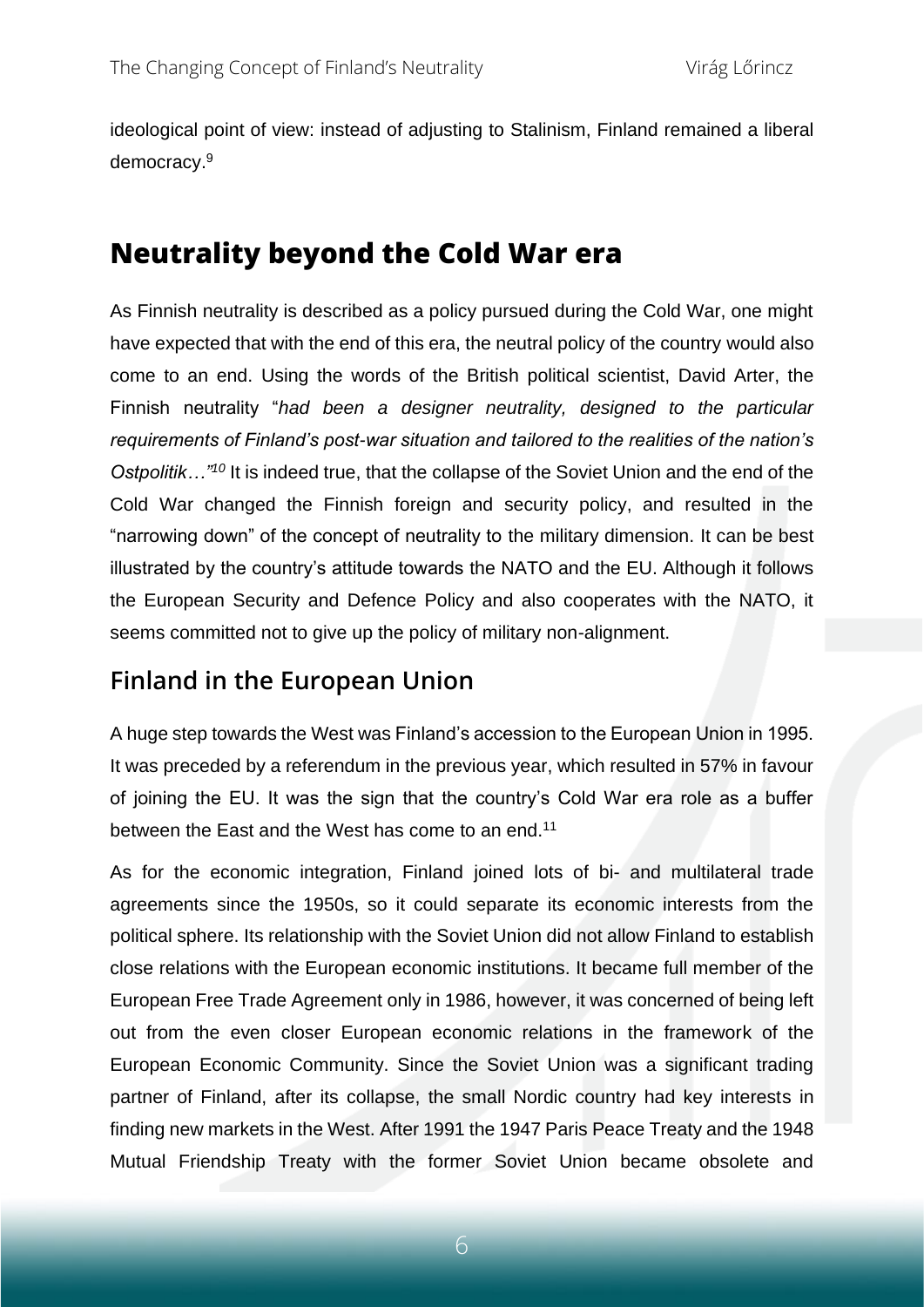restrictions of Finland's means for defence expired. Accessing the EU in 1995, Finland automatically became member of the newly established European Economic Area, which provided even more beneficial economic relations for its members.<sup>12</sup> It was the requirements of EU membership that transformed the Cold War era neutrality into a military non-alignment focused foreign policy.

Among other new EU members at that time, which were also pursuing neutral foreign policy, such as Austria and Sweden, Finland accepted to take part in the development of the Common Foreign and Security Policy (CFSP) within the EU. But this could not be achieved by remaining at the Cold War model of neutrality. Finland's post-Cold War era neutrality concept adapted to the new circumstances and it changed its status to military non-alignment. Because of the CFSP Finland no longer pursued the policy of neutrality, it prioritised crisis management over the traditional territorial defence. As the CFSP and with that the EU's Common Security and Defence Policy (CSDP) has developed, the Lisbon Treaty (2009) already included the mutual assistance clause (Article 42.7) and the solidarity clause. According to Article 42.7, if an EU member state is attacked, the other members have to provide assistance by all the means within their power. As it referred to territorial defence commitments, Finland had to make its defence status clear again in the 2000s. Because of its EU membership, it could not remain militarily completely non-aligned, so it redefined its status by stating that it does not become member of any military alliance. The 2014 Russian annexation of Crimea resulted in a more active Finnish participation in the EU's security and defence policy. It improved its bilateral defence cooperation with Sweden, the US, and also within the framework of the Nordic Defence Cooperation and the NATO partnership. It also joined several European defence formats.<sup>13</sup> As a result of the last decade's improvements, Finland is referring less and less to not being militarily allied, in its foreign and security policy.

Finland is actively participating in the EU's defence system since the 2000s, proven by its strong support for various initiatives, such as the European Defence Fund, Coordinated Annual Review (CARD), Permanent Structured Cooperation (PESCO) and the Strategic Compass. It hosts the European Centre of Excellence for Countering Hybrid Threats in Helsinki since its establishment in 2017.<sup>14</sup> As for crisis management, Finland participates in various operations (such as OSCE, NATO and the UN), just to mention some, the Finnish Army contributed to EUFOR Althea, NAVFOR Somalia,

7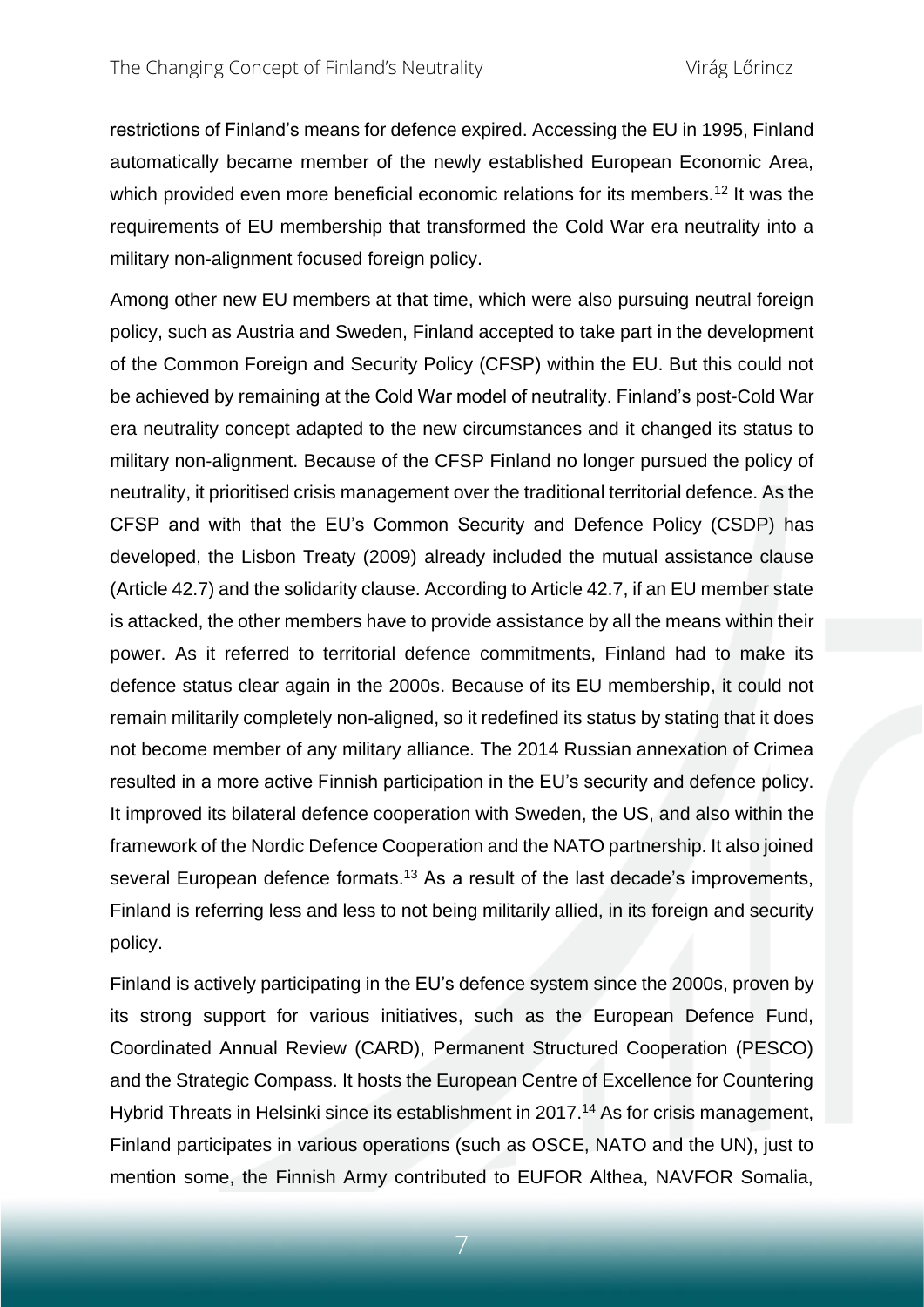EUTM Mali, EUTM Somalia, EUNAVFOR MED Irini and EUTM RCA. <sup>15</sup> Given its geographical location next to Russia, it is likely that Finland will continue to support the deepening of the EU's CSDP. However, the situation regarding NATO is somewhat different from that of the EU, as the former is primarily a military alliance.

#### **NATO Partnership**

During the Cold-War, the relationship with the Soviet Union based on the Mutual Friendship Treaty, determined Finland's sensitivity towards NATO. However, after the fall of the Iron Curtain, Finland started to improve its defence relations not just with Europe but within the broader transatlantic context. It joined the NATO Partnership for Peace (PfP) programme in 1994 along with Sweden. They both participate in PfP exercises, courses and were contributing to NATO missions, such as IFOR and SFOR in Bosnia, KFOR in Kosovo and also in Afghanistan and Iraq. They cooperate with the alliance in many more areas, including the membership in the Euro-Atlantic Partnership Council, the establishment of diplomatic missions to NATO and participation in the NATO Response Force. <sup>16</sup> All this underpins that both cooperate with NATO in almost every area without accepting Article 5. In 2014, at the Wales Summit, Finland became NATO Enhanced Opportunity Partner, meaning even deeper dialogue and cooperation and aims further military development and interoperability.

Until today, the reasons of not joining NATO can be found in historical, identity-based arguments about Finland's commitment to non-alignment. Although formally it is not member of any military alliance, it maintains deep and close defence relations with NATO without provoking Russian interests unnecessarily.

#### "NATO-option"

After the illegal annexation of Crimea by Russia in 2014, the option of Finnish (and Swedish) accession to full NATO membership had already emerged. Many thought that the two countries will reconsider becoming members of the military alliance to ensure protection in case of potential further Russian aggression. However, for countering such a dramatic scenario, Finland might have other options. These include its far-reaching defence cooperation with Sweden, the Nordic Defence Cooperation (NORDEFCO) and also the EU (specifically Article 42.7).

8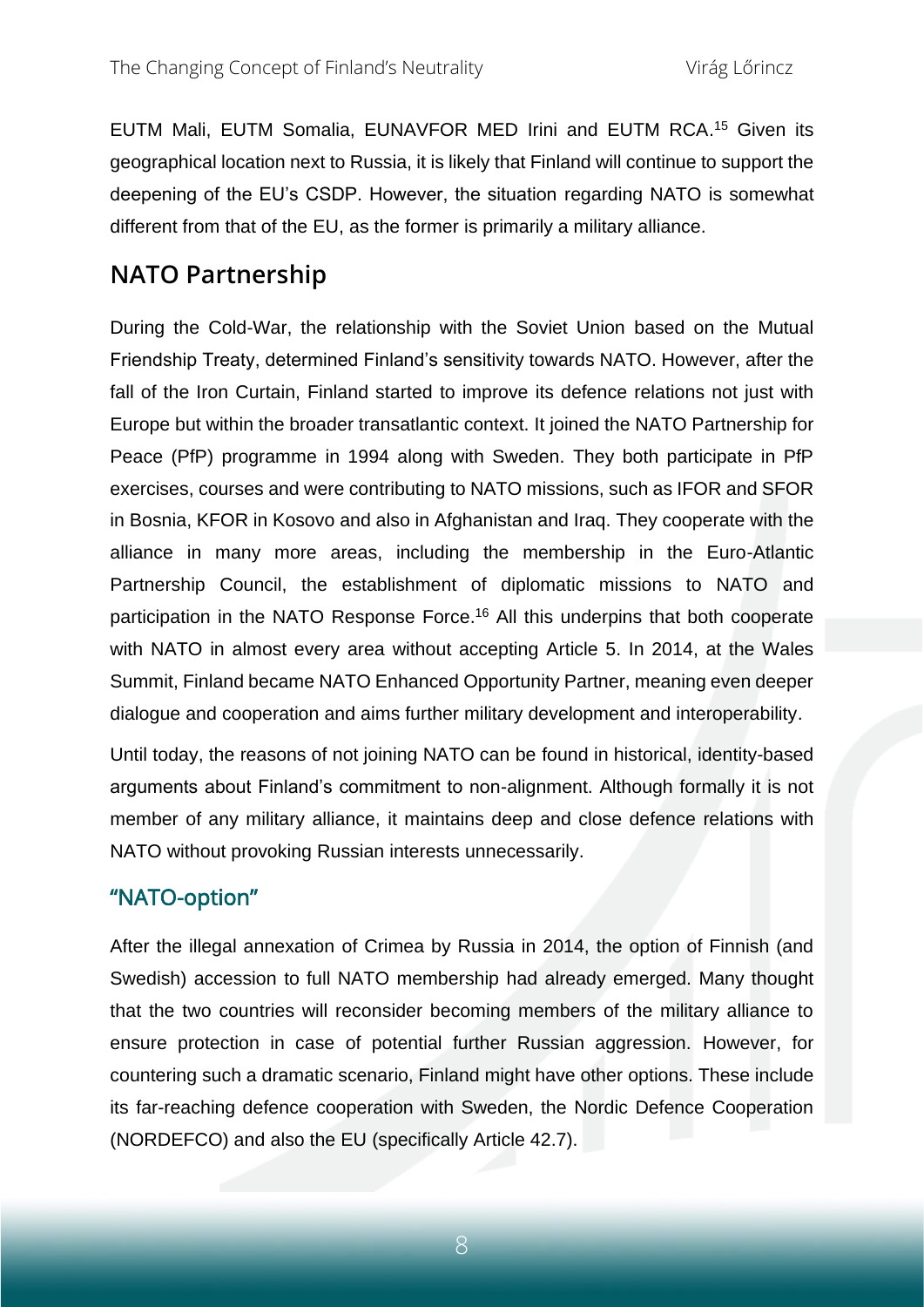As for Finland's geographical location, the possible accession to NATO would mean serious concerns for Russia. Namely, Finland is directly bordering the Kola Peninsula, where the majority of Russian nuclear second-strike capability is allocated.<sup>17</sup>

Clinging to what is left of its neutrality, the public opinion did not shift drastically towards NATO accession after the Crimean annexation. Although, opinion favouring it is trending upwards: in 2015, 27% of the population voted for joining the military alliance. It was roughly the same in the previous year, however, it was only 17% in 2012. In comparison to the public opinion in Sweden, in 2015, 41% of the Swedish population was in favour of accession.<sup>18</sup> These results show that, despite the similarities between the two countries due to their neutrality, the common history with Russia, the 1,300 km-long border and the proximity define Finland's foreign and security policy in a very different way. Still, NATO's doors are open, and the option of Finnish accession is being kept on the table.

Current events, the full-scale Russian invasion against Ukraine since 24 February 2022, made a significant impact on Finnish public perceptions on NATO. According to a recently released poll, 53% of the Finns would support the country's accession, 28% are against and 19% did not take a position.<sup>19</sup> These results show a historical shift in comparison with previous years (shown in the chart below) $20$ .



*Figure 1: Should Finland join NATO? Opinion development on Finland joining NATO 2014-2022. Source: Statista*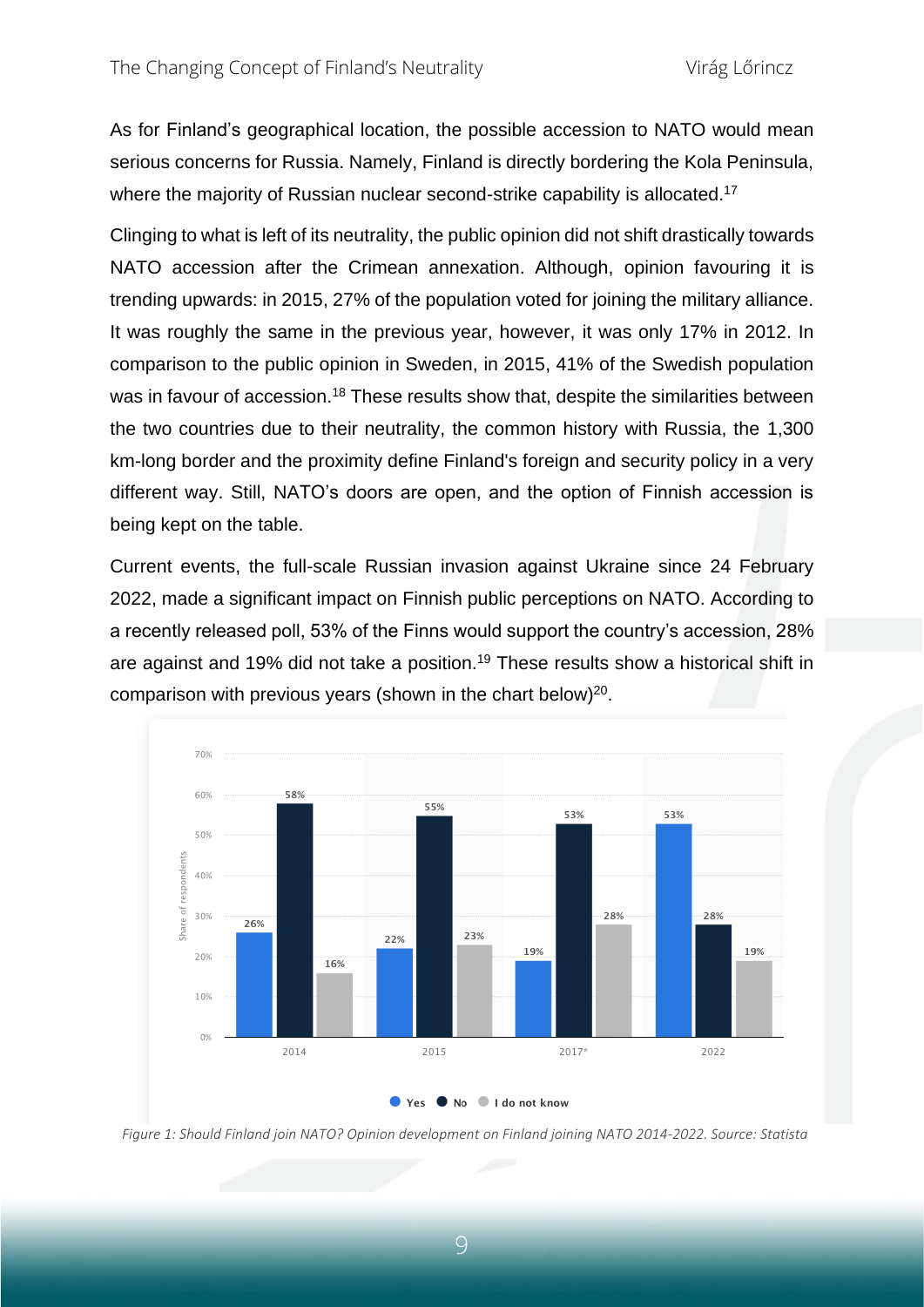#### "Finlandization"

Reacting to the current Russian-Ukrainian war, the idea of the "Finlandization" of Ukraine emerged again on many media platforms. Although the idea is not new, it has already been under discussion in 2014. If Ukraine was to follow the Finnish Cold War model of neutrality, it would serve as a neutral buffer between the West end the East. The reason why lots of political leaders and scholars stand by this concept is that they believe Russian aggression would stop if Moscow did not feel "encircled by the NATO".

However, this argument is contracted by more factors. Jaap de Hoop Scheffer, former Secretary-General of NATO stated that Ukraine is clearly not going to become NATO member in the foreseeable future, so it is already a buffer country.<sup>21</sup> One obvious reason behind it is the instability of its borders. It is therefore more likely that what Putin wants is the assertion of Russian interests in Ukraine. Former Portuguese Secretary of State for European Affairs, Bruno Maçães pointed out that what Russia wants is not a neutral Ukraine, but a Russian one.<sup>22</sup> Also, Finland's strict neutrality during the Cold-War era was determined by the 1947 Peace Treaty, including the clear definition of its borders. However, when thinking about Donbass or Crimea, in Ukraine it is not the case.

# **Conclusions**

Finland's neutrality does not have deep historical roots and it did not allow the country to escape from participating in the world wars. Its unique foreign and security policy was developed during the Cold-War era as a necessity. It seemed to be the best option to manoeuvre between the West and the East. Indeed, it is because of its specific characteristics that it cannot truly be seen as a model for others to follow.

The changing circumstances after the downfall of the bipolar world order led to the transformation of Finnish neutrality to military non-alignment. Although it did not apply for full NATO membership, they created close bilateral and regional defence relations. The policy of military non-alignment means that Finland does not access NATO formally however, this does not exclude the potential response of the country in case of an emergency. Although the current Ukrainian war can bring a change in Finland's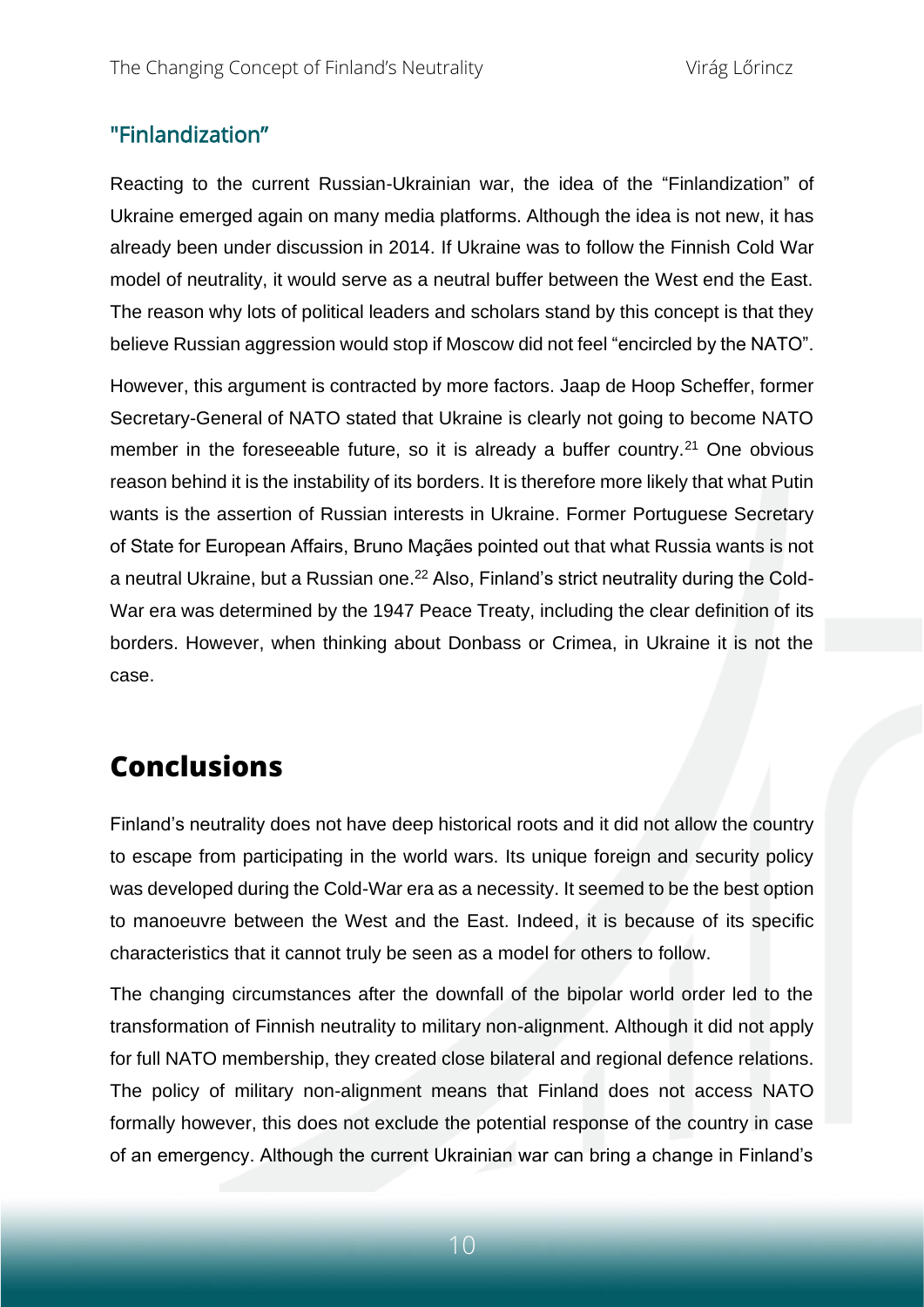position, that no doubt would bring a strong Russian response. The future membership in NATO is a question, however the public attitude regarding this has definitely changed.

# **Bibliography**

ZETTERBERG, Seppo: Main outlines of Finnish history. In: ThisisFinland, May 2017, <https://finland.fi/life-society/main-outlines-of-finnish-history/> (2022. 03. 20.)

SMITH, C. JAY: Russia and the Origins of the Finnish Civil War of 1918. In: European Review, Vol. 14, No. 4, pp. 481-502,<https://www.jstor.org/stable/3001208> (2022. 03. 20.)

Russio-Finnish War. In: Britannica, <https://www.britannica.com/event/Russo-Finnish-War> (2022. 03. 20.)

HODGSON, John H.: The Finnish Communist Party and neutrality. In: Government and Opposition, Vol. 2, No. 2, pp. 269-287[, https://www.jstor.org/stable/44481825?seq=2](https://www.jstor.org/stable/44481825?seq=2) (2022. 03. 20.)

KUUSISTO, Allan A.: The Paasikivi Line in Finland's Foreign Policy. In: The Western Political Quarterly, Vol. 12, No. 1, Part 1, pp. 37-49,<https://www.jstor.org/stable/444190?seq=11> (2022. 03. 20.)

LAZIC, Milorad – PETERSSON, Magnus: NATO and the Neutrals on the Flanks: Finland, Sweden, and Yugoslavia. In: The Soviet Union and Cold War neutrality and nonalignment in Europe, pp. 515-516,<https://historiografija.hr/?p=25604> (2022. 03. 20.)

JAKOBSON, Max: Substance and Appearance: Finland. In: Foreign Affairs, January 1980, <https://zh.booksc.eu/book/28009792/cd1372> (2022. 03. 20.)

AUNESLUOMA, Juhana – RAINIO-NIEMI, Johanna: Neutrality as Identity? In: Journal of Cold War Studies, Vol. 18, No. 4, pp. 51-78, <https://core.ac.uk/download/pdf/157586025.pdf> (2022. 03. 20.)

MARSHALL, Tyler: Finnish Voters Approve Joining the European Union: Politics: Referendum result changes nation's Cold War status as buffer East and West. Sweden, Norway vote next. In: Los Angeles Times, 17 October 1994, [https://www.latimes.com/archives/la-xpm-1994-10-](https://www.latimes.com/archives/la-xpm-1994-10-17-mn-51353-story.html) [17-mn-51353-story.html](https://www.latimes.com/archives/la-xpm-1994-10-17-mn-51353-story.html) (2022. 03. 20.)

GERBET, Pierre: The European Economic Area (EEA). In: Centre Virtuel de la Connaissance sur l'Europe, 08 June 2016, [https://www.cvce.eu/en/education/unit-content/-/unit/02bb76df](https://www.cvce.eu/en/education/unit-content/-/unit/02bb76df-d066-4c08-a58a-d4686a3e68ff/346d8b19-175c-4c8b-9df8-5b4c81f74833)[d066-4c08-a58a-d4686a3e68ff/346d8b19-175c-4c8b-9df8-5b4c81f74833](https://www.cvce.eu/en/education/unit-content/-/unit/02bb76df-d066-4c08-a58a-d4686a3e68ff/346d8b19-175c-4c8b-9df8-5b4c81f74833) (2022. 03. 20.)

CRAMER, Clara S. – FRANKE, Ulrike: Ambigous alliance: Neutrality, opt-outs, and European defence. In: European Council on Foreign Relations, 28 June 2021, [https://ecfr.eu/publication/ambiguous-alliance-neutrality-opt-outs-and-european](https://ecfr.eu/publication/ambiguous-alliance-neutrality-opt-outs-and-european-defence/#from-neutrality-to-activism-finland-and-eu-defence)[defence/#from-neutrality-to-activism-finland-and-eu-defence](https://ecfr.eu/publication/ambiguous-alliance-neutrality-opt-outs-and-european-defence/#from-neutrality-to-activism-finland-and-eu-defence) (2022. 03. 20.)

Crisis Management. In: Ministry of Foreign Affairs of Finland,<https://um.fi/crisis-management> (2022. 03. 20.)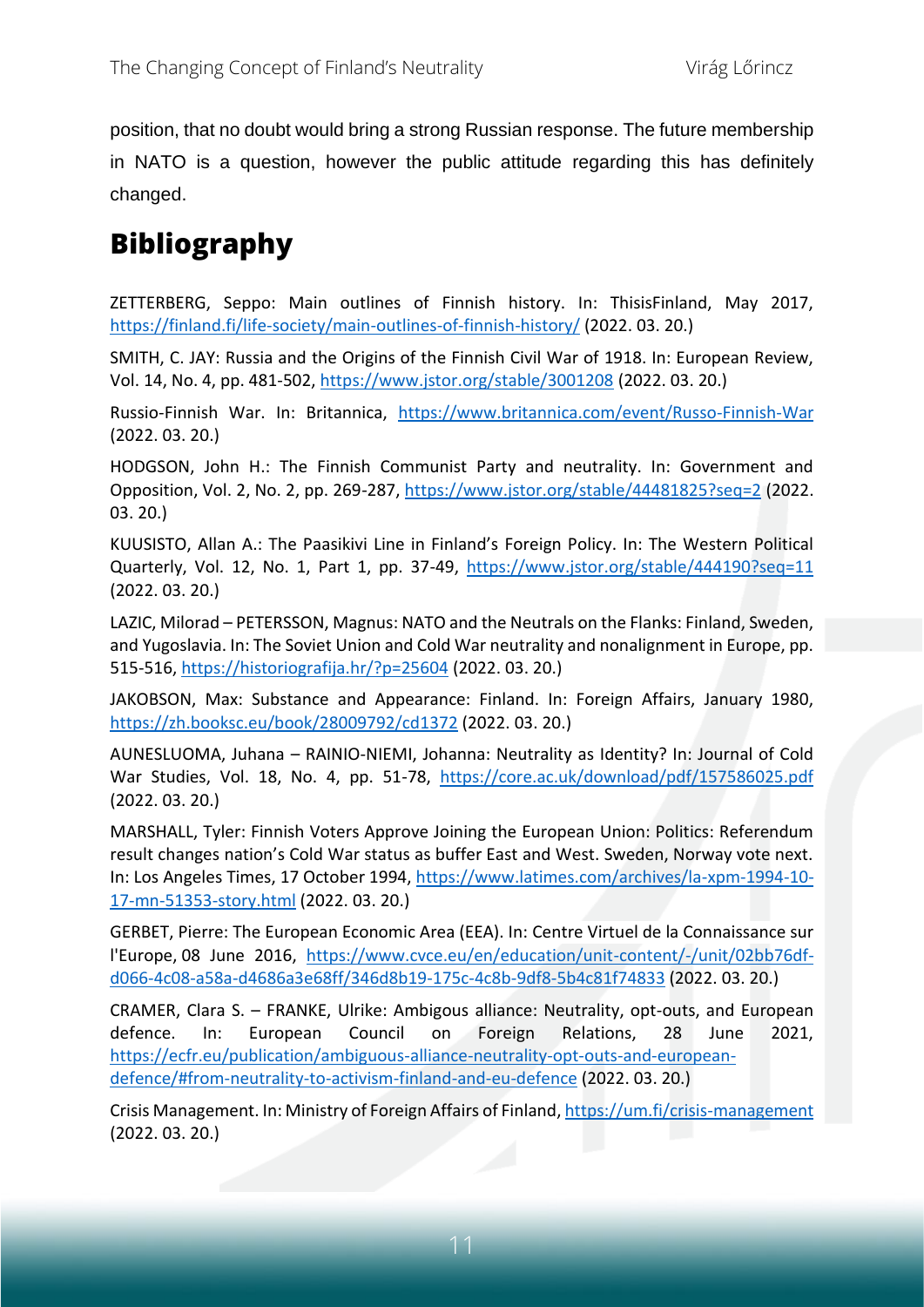VAAHTORANTA, Tapani – FORSBERG, Tuomas: Post-neutral or pre-allied? Finnish and Swedish Policies on the EU and NATO as Security Organisations. In: Finnish Institute of Foreign Affairs, 2000, <https://www.files.ethz.ch/isn/19260/WP29.pdf> (2022. 03. 20.)

BERGQVIST, Carl: Determined by history: Why Sweden and Finland will not be more than NATO partners. In: War on the Rocks, 13 July 2016, [https://warontherocks.com/2016/07/determined-by-history-why-sweden-and-finland-will](https://warontherocks.com/2016/07/determined-by-history-why-sweden-and-finland-will-not-be-more-than-nato-partners/)[not-be-more-than-nato-partners/](https://warontherocks.com/2016/07/determined-by-history-why-sweden-and-finland-will-not-be-more-than-nato-partners/) (2022. 03. 20.)

NILSSON, Carl Hvenmark: Sweden's Evolving Relationship with NATO and its Consequences for the Baltic Sea Region. In: Center for Strategic and International Studies, 7 October 2015, https://www.csis.org/analysis/sweden's[-evolving-relationship-nato-and-its-consequences](https://www.csis.org/analysis/sweden’s-evolving-relationship-nato-and-its-consequences-baltic-sea-region)[baltic-sea-region](https://www.csis.org/analysis/sweden’s-evolving-relationship-nato-and-its-consequences-baltic-sea-region)

KOIVISTO, Matti: Ylen kysely: Enemmistö suomalaisista kannattaa Suomen Nato-jäsenyyttä. In: Yle, 2 February 2022,<https://yle.fi/uutiset/3-12336530> (2022. 03. 20.)

FOY, Henry: Nato's pledge to admit Ukraine is not to blame for conflict, says ex-chief. In: Financial Times, 23 January 2022, [https://www.ft.com/content/a8b91cef-44f2-4f05-a393-](https://www.ft.com/content/a8b91cef-44f2-4f05-a393-673dd10ae31f) [673dd10ae31f](https://www.ft.com/content/a8b91cef-44f2-4f05-a393-673dd10ae31f) (2022. 03. 20.)

MACAES, Bruno: Was will Wladimir Putin in der Ukraine? Eine Neutralitat á la Schweiz? Wohl kaum. In: Die Weltwoche. 11 February 2022. [https://weltwoche.ch/daily/was-will-wladimir](https://weltwoche.ch/daily/was-will-wladimir-putin-in-der-ukraine-eine-neutralitaet-a-la-schweiz-wohl-kaum/)[putin-in-der-ukraine-eine-neutralitaet-a-la-schweiz-wohl-kaum/](https://weltwoche.ch/daily/was-will-wladimir-putin-in-der-ukraine-eine-neutralitaet-a-la-schweiz-wohl-kaum/) (2022. 03. 20.)

# **Endnotes**

<sup>1</sup> ZETTERBERG, Seppo: Main outlines of Finnish history. In: ThisisFinland, May 2017, [https://finland.fi/life](https://finland.fi/life-society/main-outlines-of-finnish-history/)[society/main-outlines-of-finnish-history/](https://finland.fi/life-society/main-outlines-of-finnish-history/) (20. 03. 2022.)

<sup>&</sup>lt;sup>2</sup> SMITH, C. JAY: Russia and the Origins of the Finnish Civil War of 1918. In: European Review, Vol. 14, No. 4, pp. 481-502, <https://www.jstor.org/stable/3001208> (20. 03. 2022.)

<sup>3</sup> ZETTERBERG, Seppo: Main outlines of Finnish history. In: ThisisFinland, May 2017, [https://finland.fi/life](https://finland.fi/life-society/main-outlines-of-finnish-history/)[society/main-outlines-of-finnish-history/](https://finland.fi/life-society/main-outlines-of-finnish-history/) (20. 03. 2022.)

<sup>4</sup> Russio-Finnish War. In: Britannica, <https://www.britannica.com/event/Russo-Finnish-War> (20. 03. 2022.)

<sup>5</sup> HODGSON, John H.: The Finnish Communist Party and neutrality. In: Government and Opposition, Vol. 2, No. 2, pp. 269-287, <https://www.jstor.org/stable/44481825?seq=2> (20. 03. 2022.)

<sup>6</sup> KUUSISTO, Allan A.: The Paasikivi Line in Finland's Foreign Policy. In: The Western Political Quarterly, Vol. 12, No. 1, Part 1, pp. 37-49[, https://www.jstor.org/stable/444190?seq=11](https://www.jstor.org/stable/444190?seq=11) (20. 03. 2022.)

 $^7$  LAZIC, Milorad – PETERSSON, Magnus: NATO and the Neutrals on the Flanks: Finland, Sweden, and Yugoslavia. In: The Soviet Union and Cold War neutrality and nonalignment in Europe, pp. 515-516, <https://historiografija.hr/?p=25604> (20. 03. 2022.)

<sup>8</sup> AUNESLUOMA, Juhana – RAINIO-NIEMI, Johanna: Neutrality as Identity? In: Journal of Cold War Studies, Vol. 18, No. 4, pp. 51-78, <https://core.ac.uk/download/pdf/157586025.pdf> (20. 03. 2022.)

<sup>&</sup>lt;sup>9</sup> JAKOBSON, Max: Substance and Appearance: Finland. In: Foreign Affairs, January 1980, <https://zh.booksc.eu/book/28009792/cd1372> (20. 03. 2022.)

<sup>10</sup> AUNESLUOMA, Juhana – RAINIO-NIEMI, Johanna: Neutrality as Identity? In: Journal of Cold War Studies, Vol. 18, No. 4, pp. 51-78, <https://core.ac.uk/download/pdf/157586025.pdf> (20. 03. 2022.)